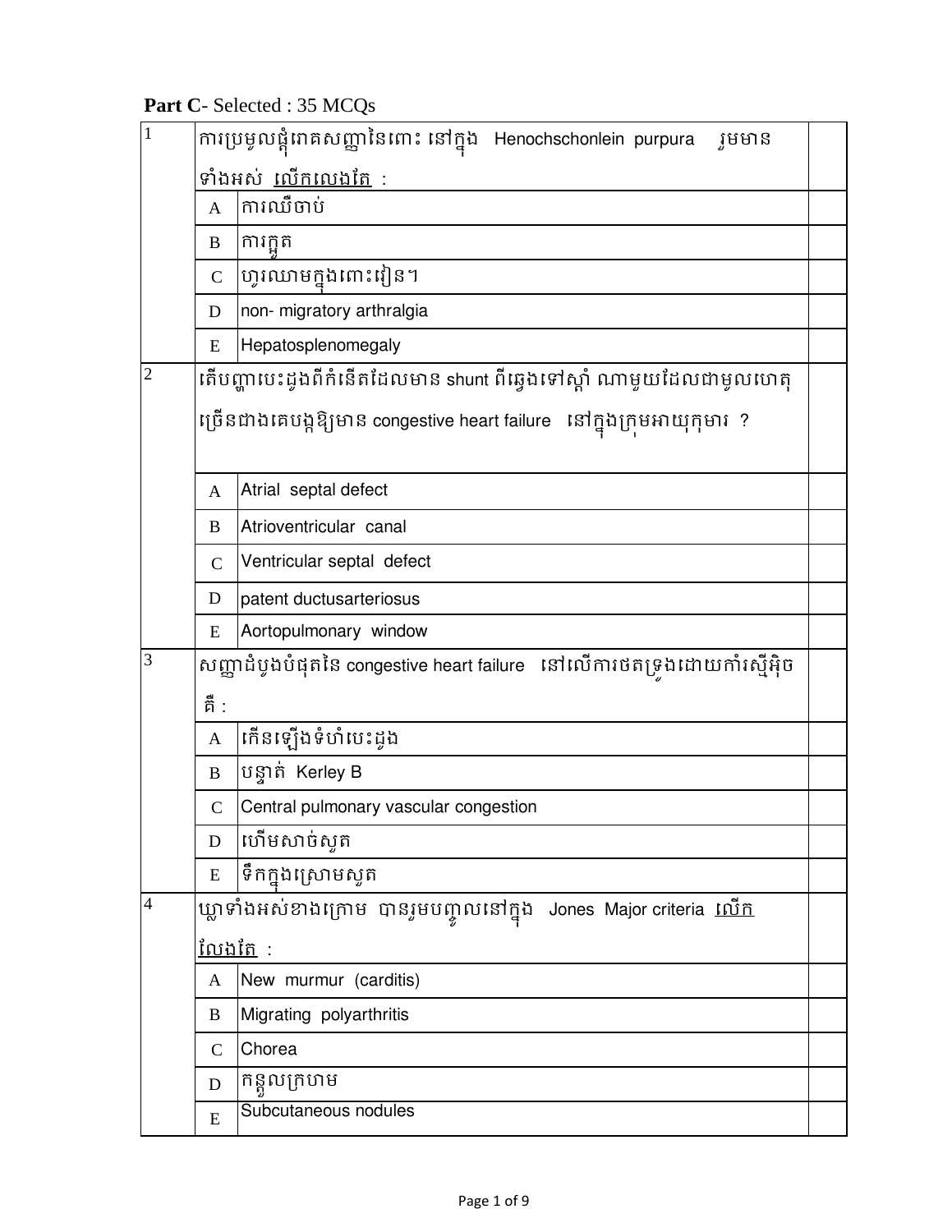| 5 |                                                                       | ក្មេងស្រីម្នាក់អាយុ ៧ ឆ្នាំ   មានការតឹងហើមជង្គង់ខាងស្តាំ  ក៏ដូចជាថ្មីៗនេះ មាន |  |  |  |
|---|-----------------------------------------------------------------------|-------------------------------------------------------------------------------|--|--|--|
|   |                                                                       | លេចឡើងនូវការហើមកដៃឆ្វេង ។ នាងក៏មានជំងឺគ្រនក្តៅដែរ ។ តើអ្នកជំងឺនេះ             |  |  |  |
|   |                                                                       | ឆ្លើយតប លក្ខណ:មួយណា នៃ Jones ?                                                |  |  |  |
|   | $\mathbf{A}$                                                          | ១ សំខាន់ ១ បន្ទាប់បន្សំ                                                       |  |  |  |
|   | $\bf{B}$                                                              | ១ សំខាន់ ២ បន្ទាប់បន្សំ                                                       |  |  |  |
|   | $\overline{C}$                                                        | ២សំខាន់                                                                       |  |  |  |
|   | D                                                                     | ២ បន្ទាប់បន្សំ                                                                |  |  |  |
|   | E                                                                     | <u>១ សំខាន់ ប៉ុណ្ណោះ</u>                                                      |  |  |  |
| 6 |                                                                       | ម្ទូលហេតុទូទៅបំផុតនៃ ជំងឺរលាកទងស្ទួត (Bronchiolitis)  គឺ :                    |  |  |  |
|   | A                                                                     | Respiratory syncytial virus                                                   |  |  |  |
|   | B                                                                     | Human Metapneumovirus                                                         |  |  |  |
|   | $\mathcal{C}$                                                         | Parainfluenza                                                                 |  |  |  |
|   | D                                                                     | Adenovirus                                                                    |  |  |  |
|   | E                                                                     |                                                                               |  |  |  |
| 7 | ការព្យាបាល ជំងឺរលាកទងសូត (Bronchiolitis)  គួរតែរួមបញ្ចូលទាំងអស់ដូចខាង |                                                                               |  |  |  |
|   |                                                                       | ក្រោម <u>លើកលែងតែ</u> :                                                       |  |  |  |
|   | $\mathbf{A}$                                                          | បន្ថែមអុកស៊ីសែន ចំពោះទារកដែលមាន hypoxia                                       |  |  |  |
|   | $\bf{B}$                                                              | បន្ថែមទឹកតាមសសៃរវែន និង ពិនិត្យតាមដានយ៉ាងជិតស្និទ្ធ អំពីស្ថានភាព              |  |  |  |
|   | $\mathcal{C}$                                                         | លាងសំអាតដៃអោយបានល្អ                                                           |  |  |  |
|   | D                                                                     | Antibiotics                                                                   |  |  |  |
|   | E                                                                     |                                                                               |  |  |  |
| 8 |                                                                       | ប្រភេទមេរោគនៃជំងឺគ្រុនចាញ់ ដែលទាក់ទងជាមួយ adherence to endothelial            |  |  |  |
|   |                                                                       | <u>wall , cerebral malaria  និងអត្រាស្លាប់ខ្ពស់ គឺ :</u>                      |  |  |  |
|   | A                                                                     | P. falciparum                                                                 |  |  |  |
|   | B                                                                     | P. vivax                                                                      |  |  |  |
|   | $\mathcal{C}$                                                         | P. malaria                                                                    |  |  |  |
|   | D                                                                     | P. ovale                                                                      |  |  |  |
|   | E                                                                     |                                                                               |  |  |  |
| 9 |                                                                       | គ្រនក្តៅនៃជំងឺគ្រនចាញ់ គឺ :                                                   |  |  |  |
|   | $\mathbf{A}$                                                          | អាចកើតឡើងរៀងរាល់ <mark>៤៨ ម</mark> ៉ោង                                        |  |  |  |
|   | $\, {\bf B}$                                                          | អាចកើតឡើងរៀងរាល់ ៧២ ម៉ោង                                                      |  |  |  |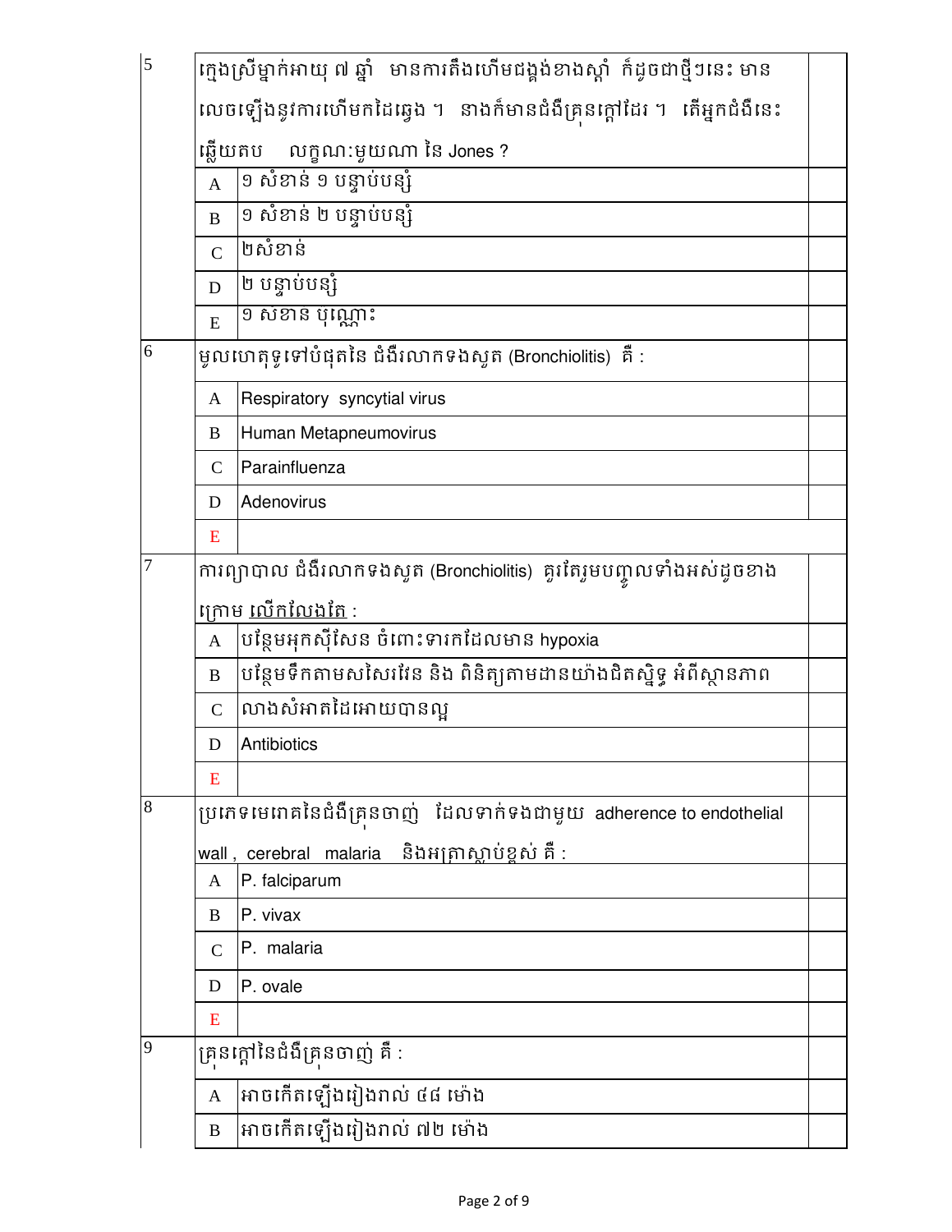|    | $\overline{C}$ | កើតមានឡើងដោយគ្មានលំនាំណាទាំងអស់                                     |  |
|----|----------------|---------------------------------------------------------------------|--|
|    | D              | ទាំងអស់ខាងលើ                                                        |  |
|    | E              |                                                                     |  |
| 10 |                | pathogenesis នៃជំងឺគ្រនចាញ់ អាចប៉ះពាល់ទៅលើប្រព័ន្ធសរីរាង្គមួយណា ដូច |  |
|    |                | ខាងក្រោម :                                                          |  |
|    | $\mathbf{A}$   | ផ្លើម និង ខួរក្បាល                                                  |  |
|    | $\bf{B}$       | សូត និង តម្រងនោម                                                    |  |
|    | $\overline{C}$ | អណ្តើក និង ប្រពន្ធ័រំលាយអាហារ                                       |  |
|    | D              | ទាំងអស់ខាងលើ                                                        |  |
|    | E              |                                                                     |  |
| 11 |                | ជំងឺរលាកខួរក្បាល  ជាទូទៅ គឺជាលទ្ធផលនៃឃ្លាដូចខាងក្រោមនេះ :           |  |
|    | $\mathbf{A}$   | រ៉ៃស្រ                                                              |  |
|    | B              | បាក់តេរី                                                            |  |
|    | $\mathsf{C}$   | protozoa                                                            |  |
|    | D              | autoimmune                                                          |  |
|    | E              | ផ្សិត                                                               |  |
| 12 |                | តើប្រភេទមួយណានៃជំងឺរលាកខូរក្បាល នៅក្នុងប្រទេសកម្ពុជា ដែលសំបូរជាងគេ  |  |
|    | ?              |                                                                     |  |
|    | A              | <b>HSV</b>                                                          |  |
|    | B              | Enterovirus                                                         |  |
|    | $\mathcal{C}$  | Rabies virus                                                        |  |
|    | D              | Japanese encephalitis virus                                         |  |
|    | E              |                                                                     |  |
| 13 |                | តើការចំលងនៃមេរោគ មួយណា  ដែលធ្វើអោយប្រពន្ធ័ខ្ចរក្បាលកណ្តាល ហើយ       |  |
|    |                | បង្ហាញអោយឃើញជាសញ្ញា focal neurological?                             |  |
|    | $\mathbf{A}$   | <b>HSV</b>                                                          |  |
|    | B              | Coxsackievirus                                                      |  |
|    | $\mathsf{C}$   | Enterovirus                                                         |  |
|    | D              | Rabies virus                                                        |  |
|    | E              | St. Louis virus                                                     |  |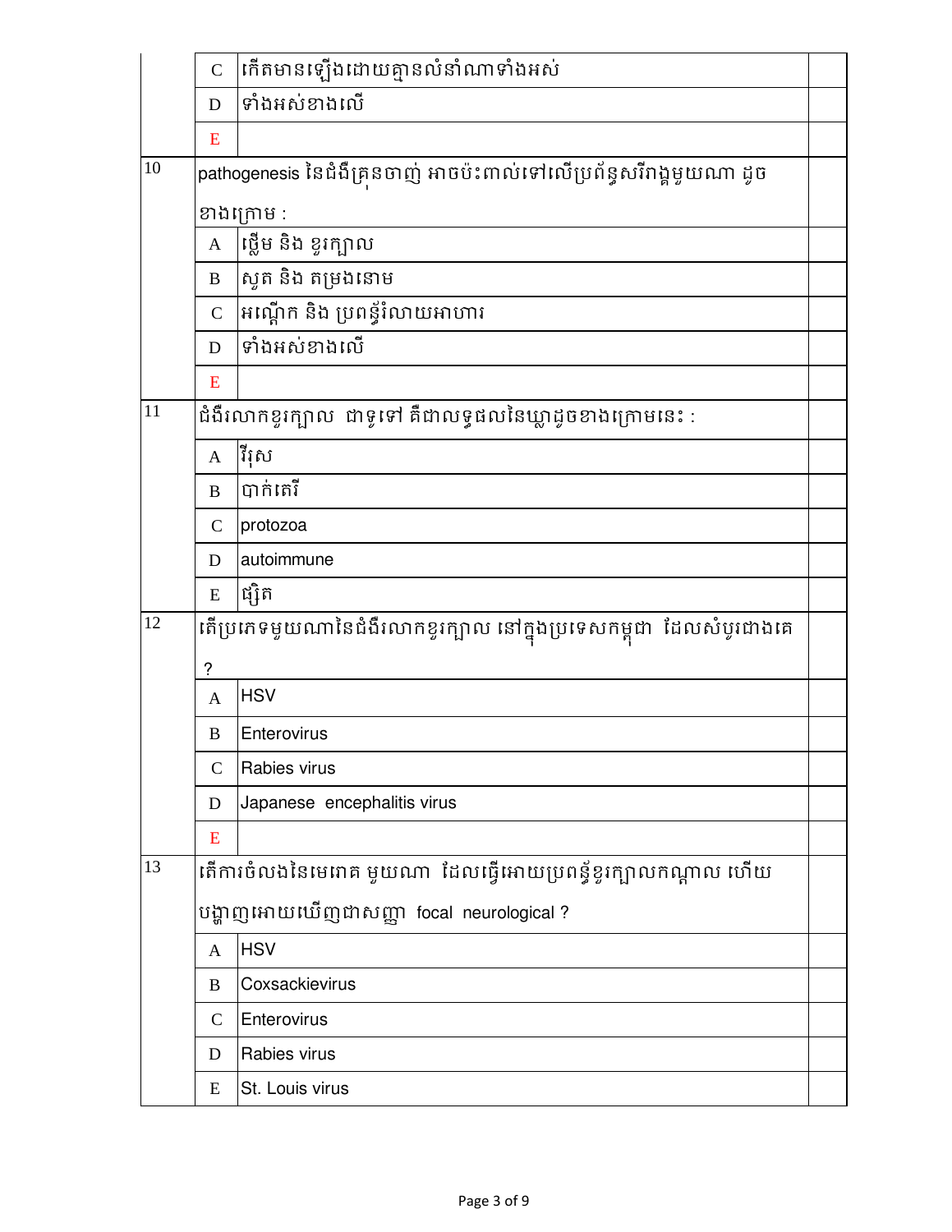| Staphylococcus aureus<br>A<br>Streptococcus pyogenes<br>B<br>Streptococcus<br>$\mathcal{C}$<br>Escherichia coli<br>D<br>E |  |
|---------------------------------------------------------------------------------------------------------------------------|--|
|                                                                                                                           |  |
|                                                                                                                           |  |
|                                                                                                                           |  |
|                                                                                                                           |  |
|                                                                                                                           |  |
| 15<br>ក្មេងប្រុសម្នាក់អាយុ ២ ឆ្នាំ មានគ្រុនក្ដៅ  មិនញ៉ាំអាហារ  ឈឺបំពង់ក<br>មាន                                            |  |
| ដំបៅពងខ្ទះ ពណ៌ក្រហមនៅលើអណ្តាត អញ្ចាញធ្មេញ និងផ្នែកខាងក្នុងនៃថ្ពាល់                                                        |  |
| ហើយមានកន្ទូលក្រហម ដោយ  គ្មានការមោស់នៅលើ បាតដៃ   បាតជើង និង                                                                |  |
| គូទ ។ តើជំងឺមួយណាដូចខាងក្រោម ដែលអ្នកគិតថាប្រហាក់ប្រហែលជាងគេ?                                                              |  |
| ជំងឺសួច<br>$\mathbf{A}$                                                                                                   |  |
| ជំងឺពងបែកដៃ មាត់ ជើង<br>$\bf{B}$                                                                                          |  |
| ជំងឺអុតស្វាយ<br>$\mathsf{C}$                                                                                              |  |
| ជំងឺកញ្ច្រឹល<br>$\mathbf D$                                                                                               |  |
| E                                                                                                                         |  |
| 16<br>ឃ្លាខាងក្រោមមួយណា ដែលកំនត់នៃការចាប់ផ្តើមប្រើ ថ្នាំពន្យារ នៅក្នុងការ                                                 |  |
| ព្យាបាលជំងឺអេដស៍ ចំពោះកុមារ ?                                                                                             |  |
| កោសិកា CD4 ច្រើនជាង ១ ៥00 ចំពោះកុមារអាយុ ៥ ឆ្នាំ ហើយគ្មានរោគ<br>A                                                         |  |
| សញ្ញា                                                                                                                     |  |
| ជំងឺរលាកស្ទួតដោយមេរោគ Pneumocystis carinii<br>B                                                                           |  |
| ការកើតអំបៅអំបែកញឹកញាប់ ប៉ុន្តែគ្មានពាគសញ្ញាផ្សេងទេ<br>$\mathsf{C}$                                                        |  |
| មានហើមកូនកណ្តុរ នៅនឹងកទាំងសងខាង<br>D                                                                                      |  |
| E                                                                                                                         |  |
| 17<br>អ្នកជំងឺដែលមាន Cushing syndrome អាចមានសញ្ញាដូចខាងក្រោម <u>ឈើក</u>                                                   |  |
| <u>លែងតែ :</u>                                                                                                            |  |
| ធាត់<br>A                                                                                                                 |  |
| មានបូកខ្នងដូចក្របី / A buffalo hump<br>B                                                                                  |  |
| មុនមូលដូចព្រះច័ន្ទ / Moon face<br>$\mathbf C$                                                                             |  |
| ស្បែកពណ៌ត្នោត / Bronze or hyperpigmented skin<br>D                                                                        |  |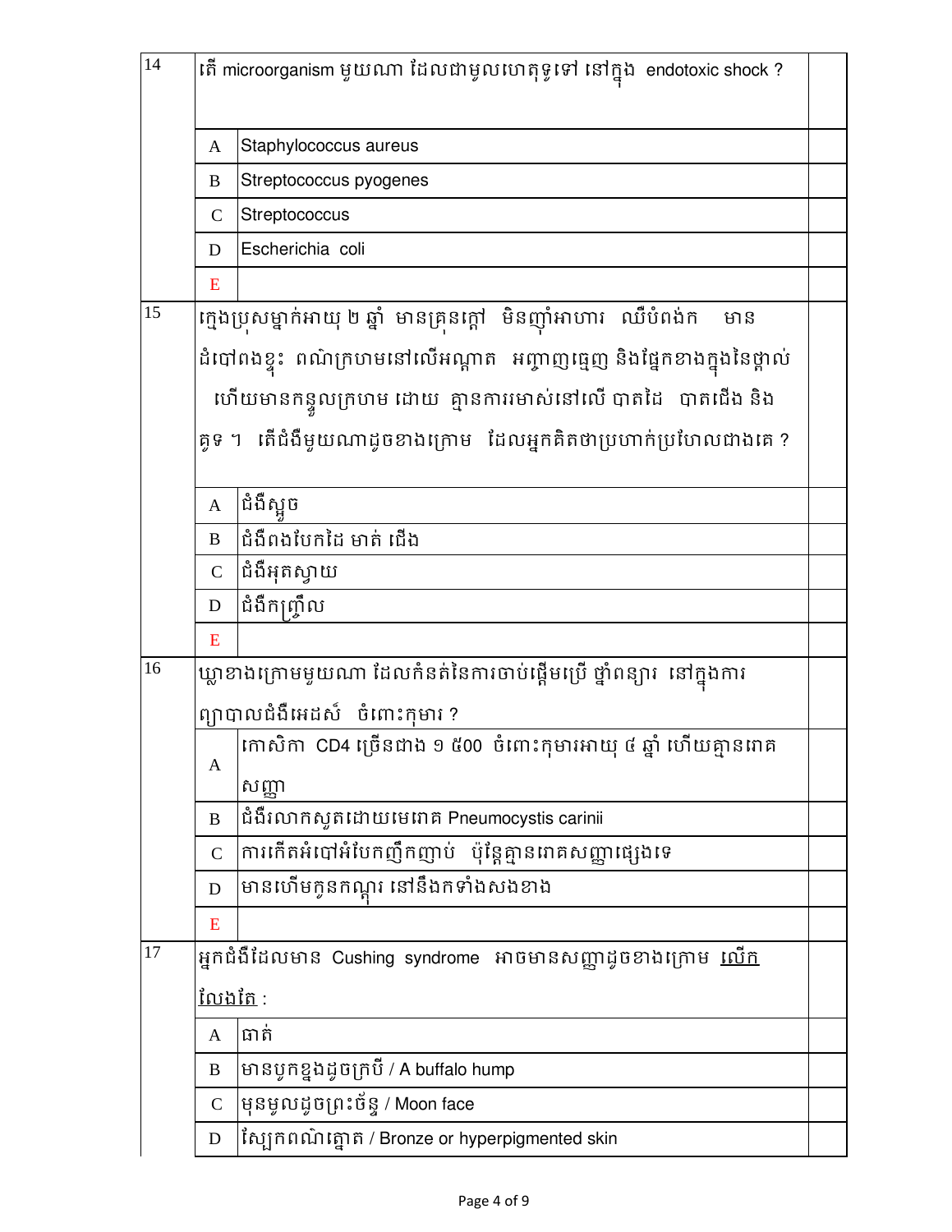|        | E                                                                        | Glucose intolerance                                                        |  |  |
|--------|--------------------------------------------------------------------------|----------------------------------------------------------------------------|--|--|
| $18\,$ |                                                                          | សញ្ញានៃការពិនិត្យរាងកាយ មួយណា ដែលមានញឹកញាប់ជាងគេនៅក្នុង foreign            |  |  |
|        |                                                                          | body aspiration?                                                           |  |  |
|        | A                                                                        | ក្ដៅខ្លួន                                                                  |  |  |
|        | B                                                                        | Polyphonic wheezing                                                        |  |  |
|        | $\mathbf C$                                                              | ក្អក                                                                       |  |  |
|        | D                                                                        | <b>Stridor</b>                                                             |  |  |
|        | E                                                                        | Monophonic wheezing                                                        |  |  |
| 19     |                                                                          | ឃ្លាខាងក្រោមមួយណាមិនមែនពិត អំពីការបំបៅក្ងន ?                               |  |  |
|        | $\mathbf{A}$                                                             | ផ្តល់អាហារអោយទារកទាំងគ្រប់ខែ និង មិនគ្រប់ខែ                                |  |  |
|        | B                                                                        |                                                                            |  |  |
|        | $\overline{C}$                                                           | មានអត្ថប្រយោជន៏នៃពួក អង់ទីក (ឧ. lgA , active lymphocytes )                 |  |  |
|        | $\mathbf D$                                                              | ដៃម្រញអោយមានការល្វួតលាស់ នៃពួក  lactobacillus នៅក្នុងពោះវៀន                |  |  |
|        | E                                                                        | បន្ថយការកើតឡើងនៃបញ្ហាប្រតិកម្ម                                             |  |  |
| 20     |                                                                          | តើសញ្ញានៃចរន្តឈាមមួយណា ដែលជាសញ្ញាសំខាន់ក្នុងការធ្វើរោគវិនិច្ឆ័យនៃ          |  |  |
|        |                                                                          | late (decompensated) shock?                                                |  |  |
|        | $\mathbf{A}$                                                             | ការវិលមករកភាពក្រហមវិញ គឺ ៥ វិនាទី                                          |  |  |
|        | B                                                                        | ផ្លាស់ប្តូរសភាពខ្ទុរក្បាល                                                  |  |  |
|        | $\overline{C}$                                                           | បង្ហើយខាងមុខផត                                                             |  |  |
|        | D                                                                        | សំពាធឈាមធ្លាក់ចុះ                                                          |  |  |
|        | E                                                                        | ដីពចរចាប់អត់បាន                                                            |  |  |
| 21     |                                                                          | ទារកមួយអាយុ ៦ ខែ   មានប្រវត្តិក្អួតនិងរាគ ។   គេ មើលទៅស្លេកស្លាំង  និងមាន  |  |  |
|        |                                                                          | ចង្វាក់ដង្ហើម ៤៥ ដងក្នុងមូយនាទី  ចង្វាក់បេះដូង ១៨០ ដងក្នុងមូយនាទី  និង     |  |  |
|        |                                                                          | សម្ពាធឈាម systolic ៨៥ មីលីម៉ែត្របារត ។   ចុងដៃចុងជើង ត្រជាក់  ហើយ          |  |  |
|        |                                                                          | ប្រែពណ៌ស្វាយ Mottle (ខ្ចឹង)    ជាមួយនឹង ការវិលមករកភាពក្រហមវិញ  គឺ ៥ វិនាទី |  |  |
|        | ាតីអ្វីទៅជាការពិពណ៌នាត្រឹមត្រូវបំផុត នៃ circulatory status របស់គេ ?<br>។ |                                                                            |  |  |
|        |                                                                          |                                                                            |  |  |
|        | A                                                                        | circulatory status ធម្មតា                                                  |  |  |
|        | B                                                                        | Early (compensated) shock រ៉ៃប៉ាយសារមាន hypovolemia                        |  |  |
|        | $\mathbf C$                                                              | Early (compensated) shock 「th Li fu fo i supraventricular tachycardia      |  |  |
|        | D                                                                        | late (decompensated) shock រ៉ៃបាយសារមាន hypovolemia                        |  |  |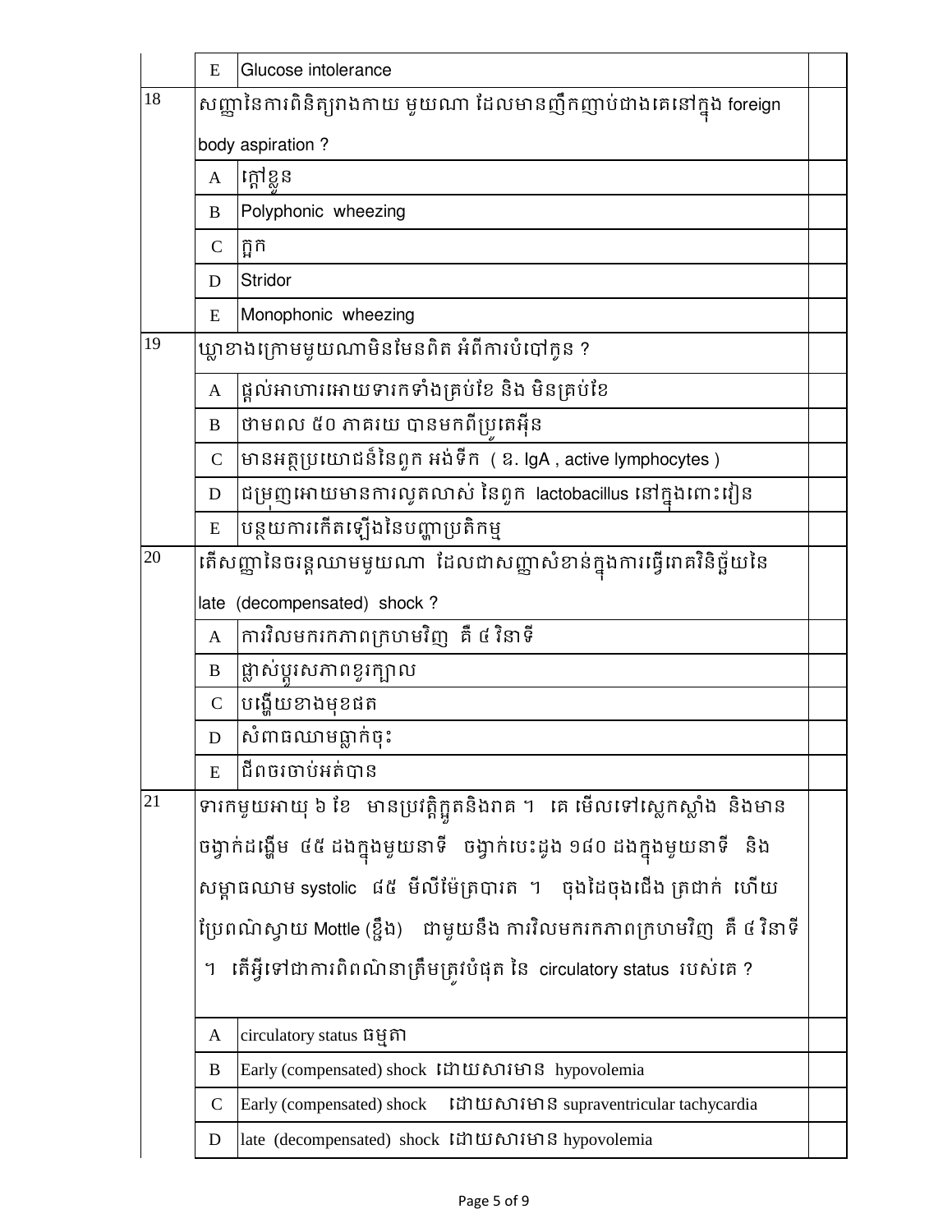|    | E                | late (decompensated) shock រ៉ៃប៉ាយសារមាន supraventricular tachycardia |  |  |
|----|------------------|-----------------------------------------------------------------------|--|--|
| 22 |                  | ឃ្លាខាងក្រោម  មួយណាដែលជាកត្តានាំអោយមាន hyperbilirubinemia ចំពោះ       |  |  |
|    |                  | ទារកទើបនឹងកើត ?                                                       |  |  |
|    | $\mathbf{A}$     | ជីវិតរបស់កោសិកាក្រហមនៃទារកមានរយ:ពេលខ្លី                               |  |  |
|    | B                | ថយចុះនូវការបញ្ចេញ unconjugated bilirubin                              |  |  |
|    | $\overline{C}$   | ការបំលែងនៃ bilirubin នៅក្នុងថ្លើម មានកំនត់                            |  |  |
|    | D                | បង្កើនចរន្តឈាម enterohepatic                                          |  |  |
|    | ${\bf E}$        | ទាំងអស់ខាងលើ                                                          |  |  |
| 23 |                  | បញ្ហាផ្លូវដង្ហើមនៃទារកដែលកើតមិនគ្រប់ខែ អាចបណ្តាលមកពី  (ជ្រើសយកមួយ) :  |  |  |
|    |                  |                                                                       |  |  |
|    | A                | កិង្វះ Surfactant                                                     |  |  |
|    | B                | chest wall compliance កើនឡើង                                          |  |  |
|    | $\mathcal{C}$    | ការអភិវឌ្ឍនៃ alveolar មិនពេញលេញ                                       |  |  |
|    | D                | ទាំងអស់ខាងលើ                                                          |  |  |
|    | E                |                                                                       |  |  |
| 24 |                  | ផ្ទុយពីទារកដែលកើតគ្រប់ខែ ប្រយោគខាងក្រោម គឺត្រឹមត្រូវទាក់ទងនឹង         |  |  |
|    |                  | physiologic jaundice ចំពោះទារកដែលកើតមុនខែ   ក្នុងរយ:ពេលមួយខែដំបូង     |  |  |
|    | (ព្រើសយកម្វុយ) : |                                                                       |  |  |
|    | A                | ចាប់ផ្តើមយឺត ឡើងដល់ចំនុចកំពូលយឺត និង បាត់ទៅវិញយឺតជាង                  |  |  |
|    |                  | ចាប់ផ្តើមលឿនជាង ឡើងដល់ចំនុចកំពូលលឿនជាង និង បាត់ទៅវិញ                  |  |  |
|    | B                | លឿនជាង                                                                |  |  |
|    |                  | ្រើងដល់ចំនុចកំពូលយឺត និង បាត់ទៅវិញយឺត<br>ចាប់ផ្តើមលឿនជាង              |  |  |
|    | $\mathcal{C}$    | ជាង                                                                   |  |  |
|    | D                |                                                                       |  |  |
|    | ${\bf E}$        |                                                                       |  |  |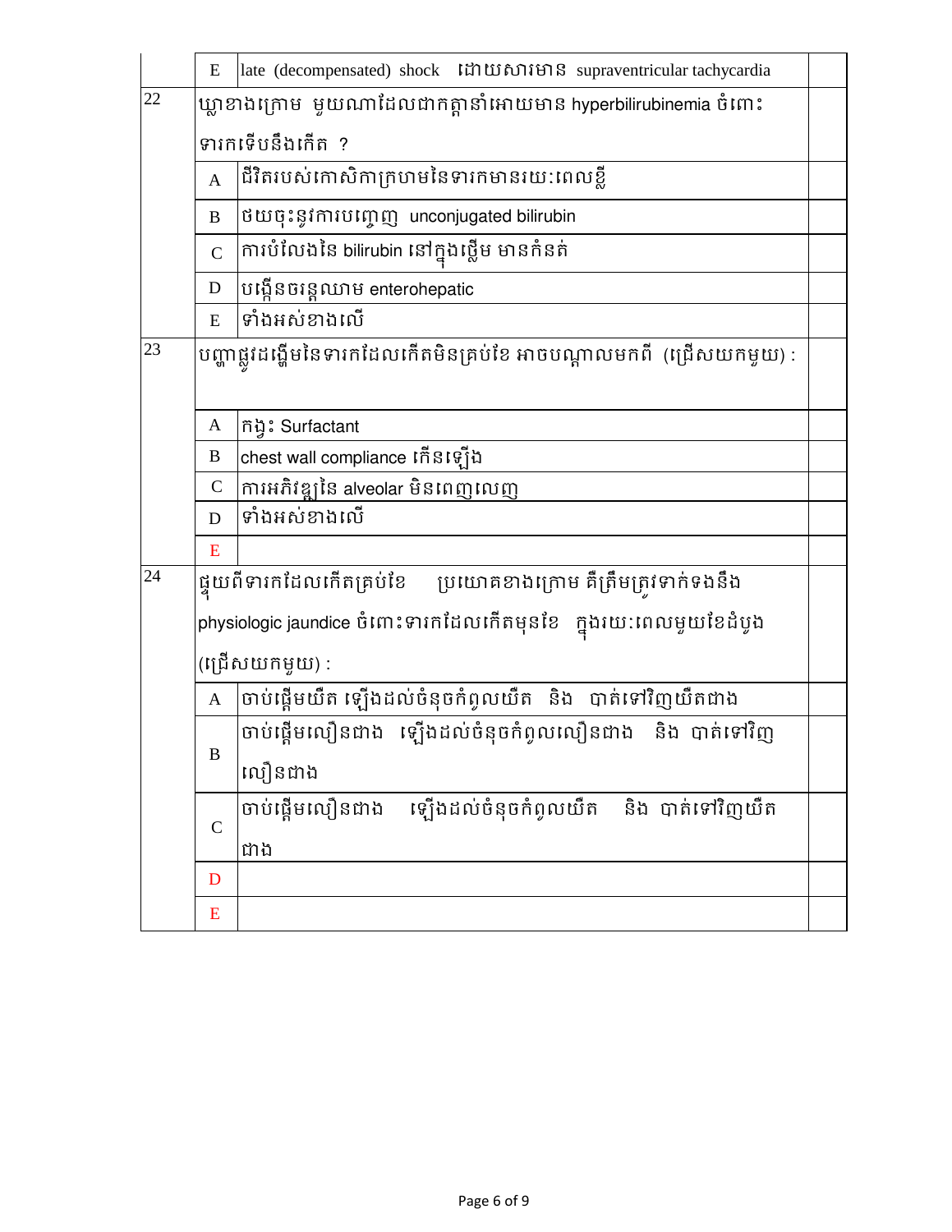| $\overline{25}$ |                                                                     | ទារិកាមួយ មានសភាពធម្មតាពេលទើបនឹងកើត ប៉ុន្តែ អភិវឌ្ឍជាមាន hemolytic         |  |  |  |  |
|-----------------|---------------------------------------------------------------------|----------------------------------------------------------------------------|--|--|--|--|
|                 |                                                                     | anemia ធ្ងន់ធ្ងរ បន្ទាប់ពីអាយុ ៦ ខែ ។  ការពិនិត្យគ្រាប់ឈាម  បង្ហាញថាមាន    |  |  |  |  |
|                 | microcytic hypochromic anemia ដោយមានកោសិកាជាច្រើន និង reticulocytes |                                                                            |  |  |  |  |
|                 |                                                                     | កើនឡើង ។ ការធ្វើ Hemoglobin electrophoresis នៅអាយុ ៩ ខែ   បង្ហាញថាមាន      |  |  |  |  |
|                 |                                                                     | hemoglobin F ៩០ % A2 hemoglobin A2 កើនឡើង និង hemoglobin A                 |  |  |  |  |
|                 | ថយចុះ ។ តើឃ្លាណាមួយជាខាងក្រោម ជាពាគវិនិច្ឆយ័ត្រឹមត្រូវបំផុត?        |                                                                            |  |  |  |  |
|                 | $\mathbf{A}$                                                        | Alpha-thalassemia trait                                                    |  |  |  |  |
|                 | B                                                                   | Beta-thalassemia major                                                     |  |  |  |  |
|                 | $\mathsf{C}$                                                        | Beta-thalassemia minor                                                     |  |  |  |  |
|                 | D                                                                   | Hb H disease                                                               |  |  |  |  |
|                 | E                                                                   | Hydropsfetalis / Hydrops fetalis                                           |  |  |  |  |
| 26              |                                                                     | ជំងឺអេដស៍ ត្រវបានបង្កឡើងដោយ human retrovirus ដែលសម្លាប់ពួក                 |  |  |  |  |
|                 | A                                                                   | <b>B</b> lymphocytes                                                       |  |  |  |  |
|                 | B                                                                   | lymphocyte stem cells                                                      |  |  |  |  |
|                 | $\mathsf{C}$                                                        | CD4-positive T lymphocytes                                                 |  |  |  |  |
|                 | D                                                                   | CD8-positive T lymphocytes                                                 |  |  |  |  |
|                 | E                                                                   |                                                                            |  |  |  |  |
| 27              |                                                                     | ភាពវិជ្ជមាននៃ tuberculin skin test ( a delayed hypersensitivity reaction ) |  |  |  |  |
|                 |                                                                     | បញ្ជាក់អំពី                                                                |  |  |  |  |
|                 | A                                                                   | ការឆ្លើយតបនៃ a humoral immune                                              |  |  |  |  |
|                 | B                                                                   | ការឆ្លើយតបនៃ a cell-mediated immune                                        |  |  |  |  |
|                 | $\mathbf C$                                                         | មុខងារ នៃ ប្រព័ន្ធកោសិកា T និង B ទាំងពីរ                                   |  |  |  |  |
|                 | D                                                                   | មុខងារនៃប្រពន្ធ័កោសិកា B តែមួយ                                             |  |  |  |  |
|                 | E                                                                   |                                                                            |  |  |  |  |
| 28              |                                                                     | ម្ចូលហេតុញឹកញាប់បំផុតនៃ gross hematuria គឺ (ចម្លើយតែមួយប៉ុណ្ណោះ) :         |  |  |  |  |
|                 | $\mathbf{A}$                                                        | ជំងឺរលាកផ្លូវតំរងនោម                                                       |  |  |  |  |
|                 | B                                                                   | <b>Meatal stenosis</b>                                                     |  |  |  |  |
|                 | $\mathcal{C}$                                                       | គ្រោះថ្នាក់                                                                |  |  |  |  |
|                 | D                                                                   | Glomerulonephritis                                                         |  |  |  |  |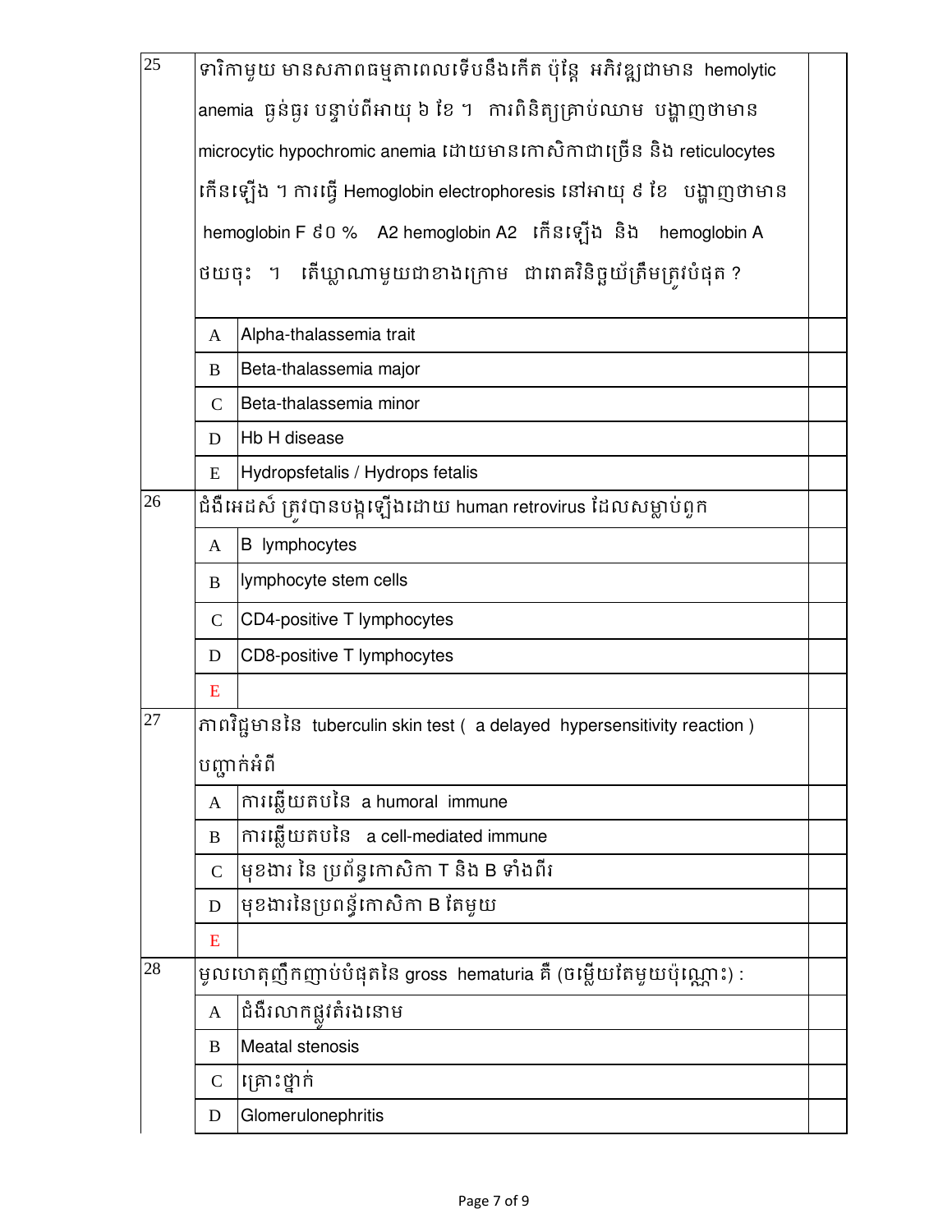|    | E                                                         | ទាំងអស់ខាងលើ                                                             |  |
|----|-----------------------------------------------------------|--------------------------------------------------------------------------|--|
| 29 |                                                           | ភ្នាក់ងារបង្ករោគដែលញឹកញាប់បំផុតចំពោះអ្នកជំងឺដែលមាន empyema (  ខ្ទុះក្នុង |  |
|    |                                                           | ស្រោមសូត ) គឺ :                                                          |  |
|    | A                                                         | Staphylococcus aureus                                                    |  |
|    | B                                                         | Group A Streptococcus                                                    |  |
|    | $\overline{C}$                                            | E.coli                                                                   |  |
|    | D                                                         | Streptococcus pneumonia                                                  |  |
|    | E                                                         |                                                                          |  |
| 30 |                                                           | សំបូរចំពោះ<br>Hypertrophic pyloric stenosis                              |  |
|    | A                                                         | ស្រី                                                                     |  |
|    | B                                                         | បុរស                                                                     |  |
|    | $\overline{C}$                                            | ទាំងពីរភេទ                                                               |  |
|    | D                                                         | Malabsorption                                                            |  |
|    | E                                                         |                                                                          |  |
| 31 |                                                           | ទារកមួយមានទំងន់ ៣.៨ គឺឡូក្រាម  បានសំរាលពីម្តាយដែលមានជំងឺទឹកនោមផ្អែម      |  |
|    |                                                           | មានប្រកាច់នៅអាយុ ១៦ ម៉ោងបន្ទាប់ពីសំរាល ។   មូលហេតុប្រហែលជាងគេ គឺ         |  |
|    | A                                                         | Hypoglycemia                                                             |  |
|    | B                                                         | Hypocalcemia                                                             |  |
|    | $\mathsf{C}$                                              | Birth asphyxia                                                           |  |
|    | D                                                         | ហូរឈាមក្នុងខួរក្បាល                                                      |  |
|    | E                                                         |                                                                          |  |
| 32 |                                                           | ក្មេងប្រសម្នាក់អាយុ ៥ ឆ្នាំ   មកដោយសារ មានកន្តលក្រហមសាយភាយយ៉ាង           |  |
|    | រហស័ រយ:ពេល ២ អាទិត្យហើយ     គេមានប្រវត្តិឈឺពោះ និង គ្មាន |                                                                          |  |
|    |                                                           | hepato-splenomegaly ។ រោគវិនិច្ឆ័យ គឺ                                    |  |
|    | A                                                         | lymphatic leukemia ស្រចស្រាវ                                             |  |
|    | B                                                         | Aplastic anemia                                                          |  |
|    | $\mathsf{C}$                                              | Idiopathic thrombocytopenic purpura                                      |  |
|    | D                                                         | Acute viral infection                                                    |  |
|    | E                                                         |                                                                          |  |
| 33 |                                                           | លក្ខណ:ខាងក្រោម ត្រឹមត្រវនៅក្នុង tetralogy of Fallot <u>លើកលែង</u> :      |  |